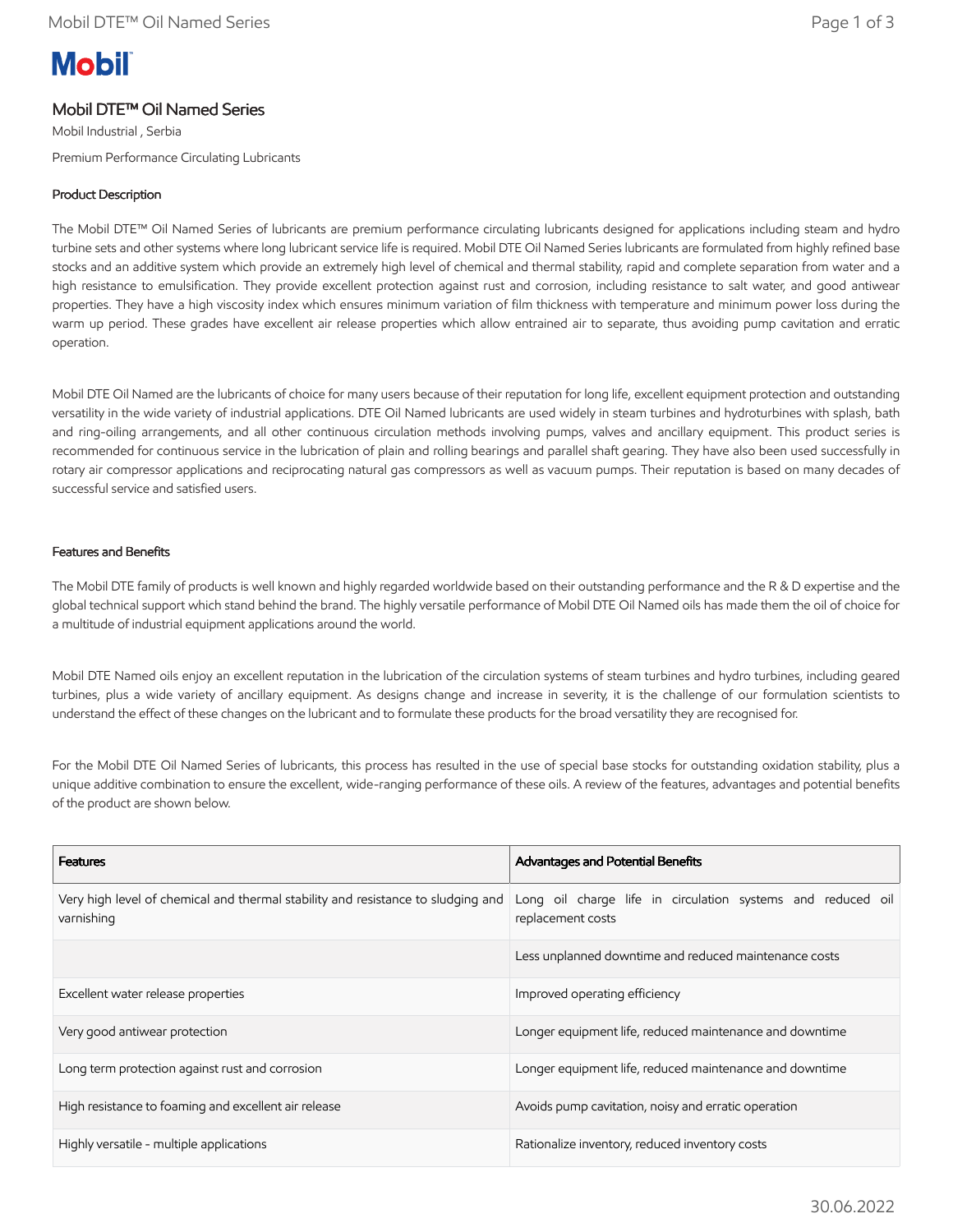## Applications

The Mobil DTE Oil Named Series of lubricants are premium performance circulating lubricants designed for applications where long lubricant service life is required. Specific applications include:

 • Land-based and marine steam turbine, hydro turbine and some gas turbine circulation systems, including pumps, valves and other ancillary equipment

- Continuous service in plain and roller bearings and parallel shaft gearing
- Turbines with oil supplied by splash, bath, ring oiling or other mechanical means
- Moderate severity hydraulic pumps
- Compressors and vacuum pumps handling air, natural gas, and inert gases, and with discharge temperatures not exceeding 150C

## Specifications and Approvals

| This product has the following approvals: | <b>MOBIL DTE LIGHT</b> | <b>MOBIL DTE MEDIUM</b> | <b>MOBIL DTE HEAVY MEDIUM</b> | <b>MOBIL DTE HEAVY</b> |
|-------------------------------------------|------------------------|-------------------------|-------------------------------|------------------------|
| ABB TURBO HZTL 90572                      |                        |                         |                               |                        |
| ABB TURBO HZTL 90617                      |                        |                         |                               |                        |

| This product is recommended for use in applications   MOBIL<br>requiring: | <b>LIGHT</b> | DTE   MOBIL<br>DTE<br><b>MEDIUM</b> | <b>MOBIL</b><br>DTE<br><b>MEDIUM</b> | DTE<br><b>HEAVY   MOBIL</b><br><b>HEAVY</b> |
|---------------------------------------------------------------------------|--------------|-------------------------------------|--------------------------------------|---------------------------------------------|
| <b>GE GEK 27070</b>                                                       | Х            |                                     |                                      |                                             |
| <b>GE GEK 28143A</b>                                                      | Х            |                                     |                                      |                                             |
| <b>GE GEK 46506D</b>                                                      | Х            |                                     |                                      |                                             |

| This product meets or exceeds the requirements of: | <b>MOBIL DTE LIGHT</b> | <b>MOBIL DTE MEDIUM</b> | <b>MOBIL DTE HEAVY MEDIUM</b> | <b>MOBIL DTE HEAVY</b> |
|----------------------------------------------------|------------------------|-------------------------|-------------------------------|------------------------|
| DIN 51515-1:2010-02                                | Х                      | X                       | X                             | ∧                      |
| DIN 51524-1:2006-09                                | ⋏                      |                         |                               |                        |
| GE Power GEK120498                                 | Х                      |                         |                               |                        |
| JIS K-2213 Type 2                                  | $\lambda$              |                         | ∧                             |                        |

### Properties and Specifications

| Property                                              | DTE  <br><b>MOBIL</b><br><b>LIGHT</b> | <b>MOBIL</b><br>DTE.<br><b>MEDIUM</b> | <b>DTE</b><br><b>MOBIL</b><br><b>HEAVY   MOBIL</b><br><b>MEDIUM</b> | <b>DTE</b><br><b>HEAVY</b> |
|-------------------------------------------------------|---------------------------------------|---------------------------------------|---------------------------------------------------------------------|----------------------------|
| Grade                                                 | <b>ISO 32</b>                         | <b>ISO 46</b>                         | <b>ISO 68</b>                                                       | <b>ISO 100</b>             |
| Air Release Time, 50 C, min, ASTM D3427               |                                       | 3                                     | 4                                                                   | 8                          |
| Copper Strip Corrosion, 3 h, 100 C, Rating, ASTM D130 | 1B                                    | 1B                                    | 1Β                                                                  | 1B                         |